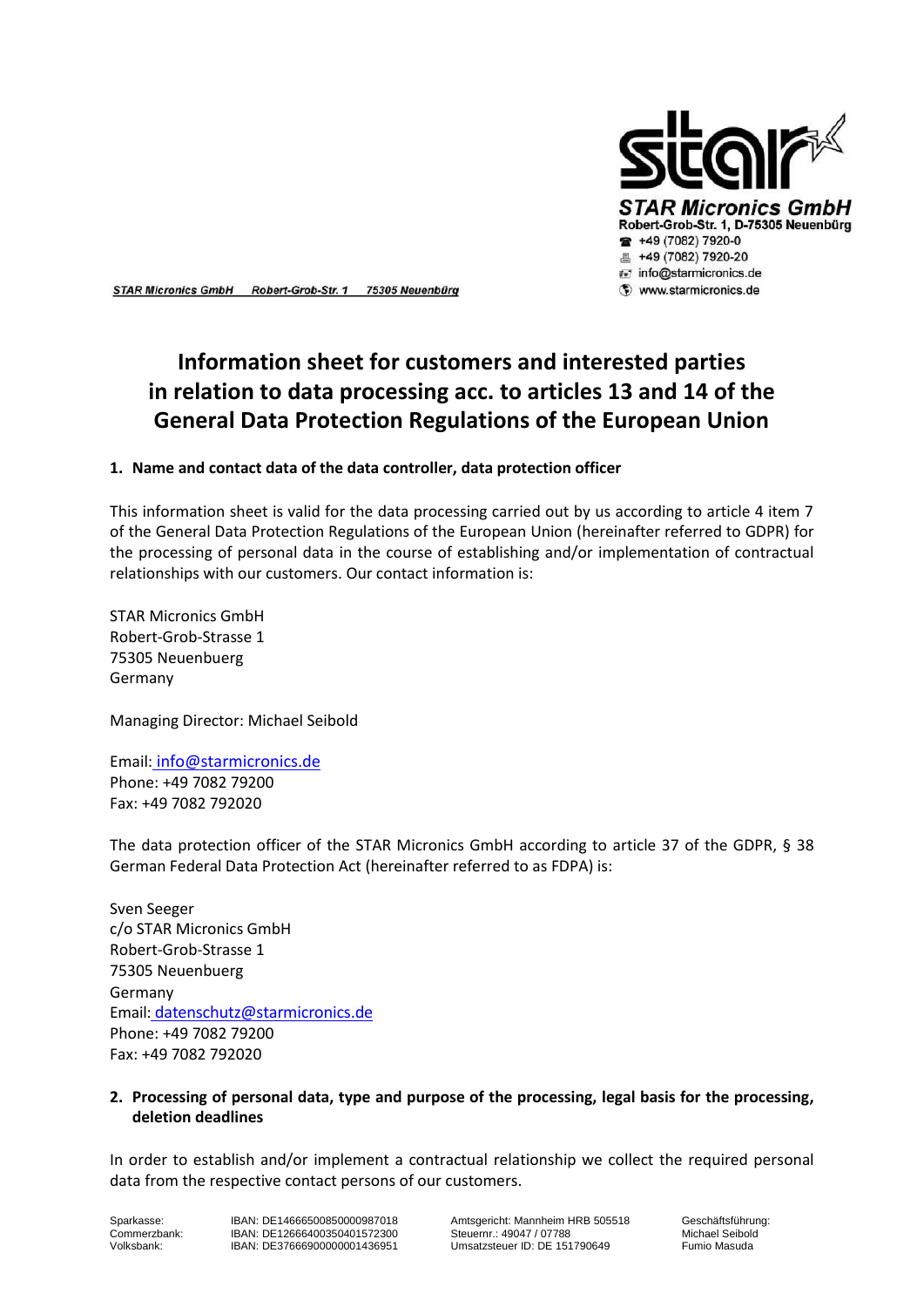In particular, this includes the following data categories:

- greeting, title, first name, surname
- email address
- postal address
- telephone numbers (fixed line and/or mobile),
- possibly further contact data (e.g. messenger identification codes, or similar)
- information required to establish and /or implement the contractual relationship, e.g. product and/or service-related enquiries or statements of our customers, enquiries regarding the warranty and other service enquiries.

The collection of the above-mentioned data is made:

- to be able to identify the contact persons of our customers;
- to be able to communicate with the contact persons of the customer;
- to establish and/or implement a contractual relationship with our customers;
- to be able to write invoices;
- to implement rights and obligations which are created or exist between us and our customers;
- to fulfill our statutory obligations and in particular obligations in relation to commercial law, tax law and data protection law;
- to meet company reporting obligations with regard to our parent company, STAR Micronics Co., Ltd., Japan.

As far as the processing of the named data is made in order to establish and/or implement a contractual relationship, the legal basis for the processing is article 6, par. 1, sent. 1, letter b) of the GDPR. As far as the processing of the named data is made in order to meet legal obligations, the legal basis for the processing is article 6, par. 1, sent. 1, letter c) of the GDPR. As far as the processing of the named data is made in order to meet company reporting obligations with regard to our parent company, STAR Micronics Co., Ltd., Japan, the legal basis for the processing is either article 6, par. 1, sent 1, letter b) of the GDPR, article 6, par. 1, sentence 1, letter c) of the GDPR or article 6, par. 1, sent. 1, letter f) of the GDPR, whereby in the last case our legitimate concern is the fulfillment of duties under corporate law with regard to our parent company.

The personal data collected by us in order to establish and /or implement a contractual relationship are stored/saved by us until the following deadlines expire and then they are deleted:

- limitation period for all potential claims which the parties can or may have from the respective contractual relationship in accordance with §§ 194 ff. of the German Civil Code (BGB).
- as far as we provide support for the respective machine model, in compliance with the legal requirements, e.g. the sale of a new machine or delivery of replacement parts, and, in the interest of the customer, we should offer to deploy a technician.
- as far as we are obliged by law to retain the personal data for a longer period, e.g. according to the regulations of the German Commercial Code or the German Tax Code, the deletion is only carried out after the compulsory retention period has expired.

### **3. Recipients of personal data**

The following persons can receive personal data from the contact persons of our customers as far as is required and permissible by law: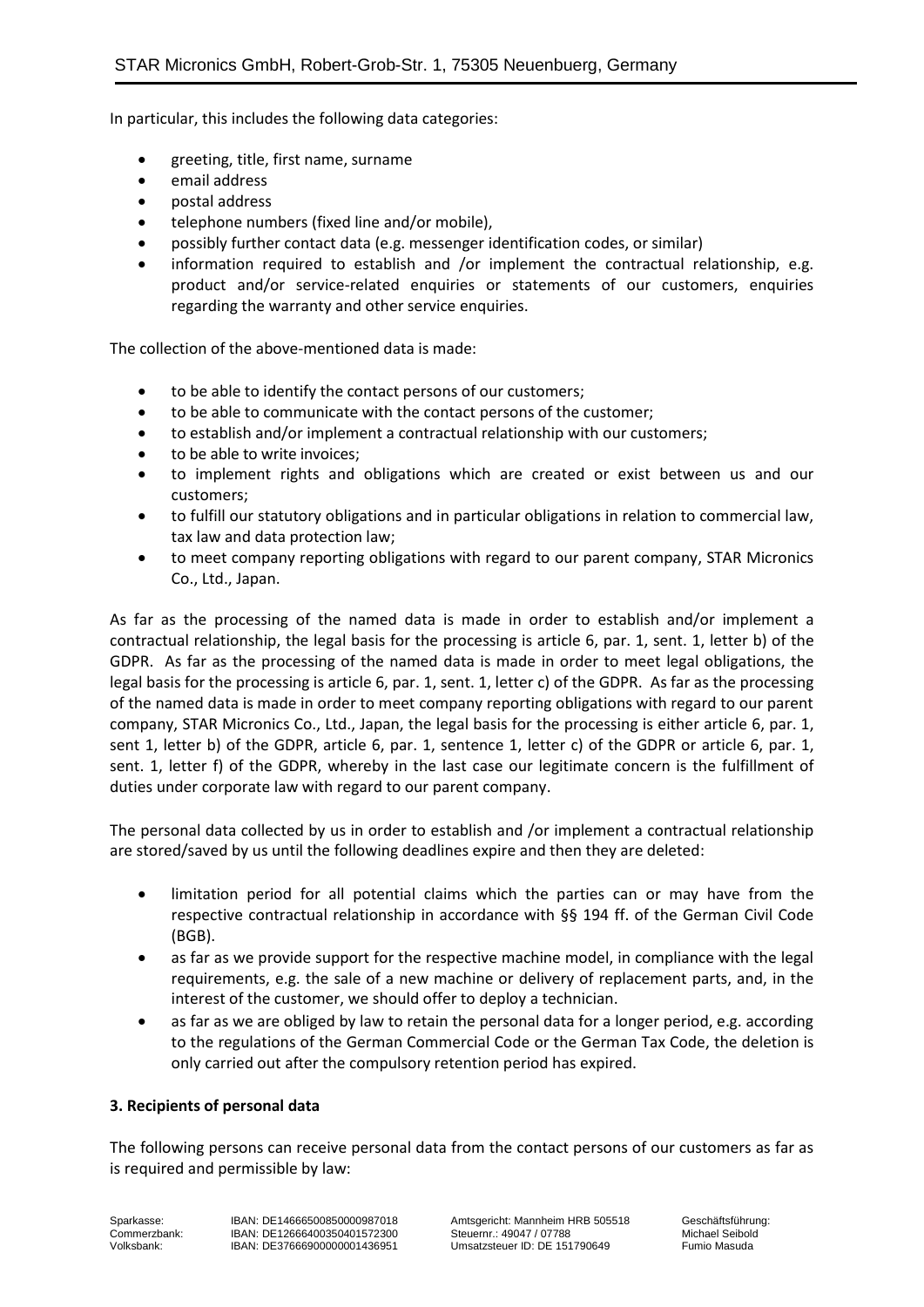- departments in our company as far as they require the personal data to meet our pre-contractual, contractual or statutory obligations,
- persons used by us to process the data according to article 4, no. 8 GDPR and article 28 GDPR,
- other service providers who we use to meet our pre-contractual, contractual or statutory obligations, e.g. suppliers of IT services, printing services, telecommunications, debt collection companies, consulting, legal consulting, tax consulting, audit services or other consulting services,
- public authorities and institutions (e.g. financial authorities, public prosecutor's office, police, supervisory bodies), respectively when we are bound by a statutory obligation or obligation to a local authority,
- companies which we transfer personal data to within the scope of contractual relationships or legal obligations (e.g. banks, credit agencies, sup-suppliers, shareholders).

Notwithstanding the above, we will only transfer personal data onto persons outside of our company when we are legally obliged or authorized to do so or we are authorized or obliged to provide information to the recipient.

# **4. Transfer of data to non-EU countries or countries outside of the European Economic Area (EEA)**

A transfer of data to third countries (those are countries outside of the European Union and also outside of the EEA) only takes place as far as this is legally permissible or is prescribed by law.

At the present time within the scope of our company reporting obligations with regard to our parent company, STAR Micronics Co., Ltd., Japan we transfer data in the categories listed under item 2 above to STAR Micronics Co., Ltd. This transfer is made according to article 46, par. 5 GDPR on the basis of the *"standard contractual clauses for the transfer of personal data to data processors established in third countries in accordance with Directive 95/46/EC of the European parliament and commission."* And also on the basis of the "standard contractual clauses for the transfer of personal *data to non-EU countries according to the directive 95/46/EC*", which have been concluded between us and STAR Micronics Co., Ltd.. These standard contractual clauses can be called up by the following link: [https://ec.europa.eu/info/law/law-topic/data-protection/data-transfers-outside-eu/model](https://ec.europa.eu/info/law/law-topic/data-protection/data-transfers-outside-eu/model-contracts-transfer-personal-data-third-countries_en)[contracts-transfer-personal-data-third-countries\\_en](https://ec.europa.eu/info/law/law-topic/data-protection/data-transfers-outside-eu/model-contracts-transfer-personal-data-third-countries_en).

# **5. Obligation to make personal data available**

In the course of establishing and/or implementing a contractual relationship customers are only required to make the respective personal data available which is necessary to establish and/or implement the contractual relationship or where we are required by law to collect the data.

As far as we ask you for additional information, you will be separately instructed that provision of the information is made on a voluntary basis.

Without this data it is not possible for us to implement the contractual relationship. As far as this data from our customers is not made available, under some circumstances it may not be possible for us to enter into the respective contractual relationship or we are forced to end the contractual relationship.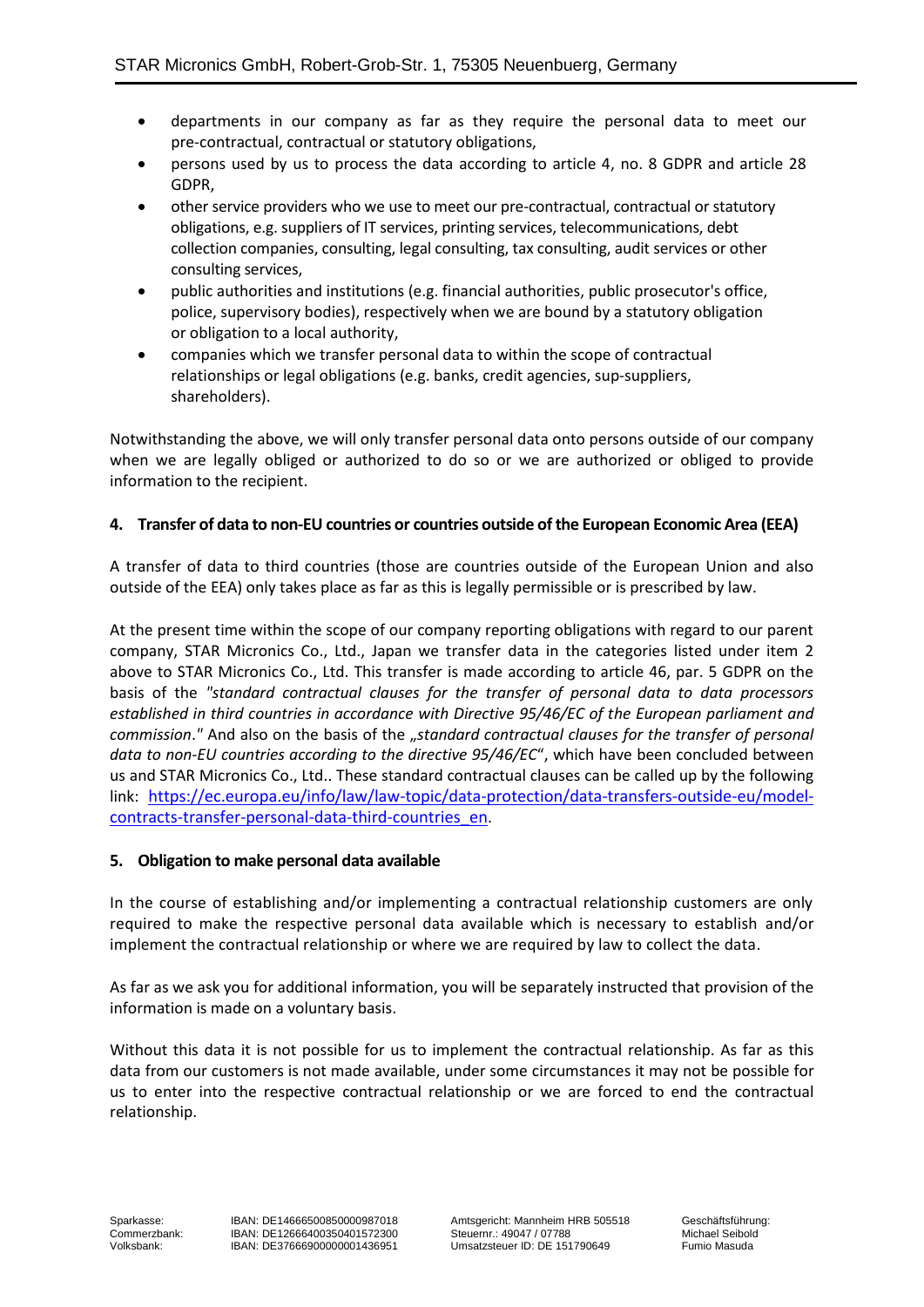## **6. To what extent is there an automated decision-making in individual cases (including profiling)?**

In our company we do not use a fully-automated decision-making process according to article 22 GDPR. Should we introduce the use of this procedure in individual cases, we will inform you about this separately as far as this is required by law.

## **7. The rights of the data subject**

Each data subject affected by the data processing described in this information sheet has the following rights with respect to us and the respective personal data:

- the right in accordance with article 15 GDPR and § 34 FDPA to **information** on the personal data of the data subject which is processed by us;
- the right in accordance with article 16 GDPR to **correction** of incorrect or completion of personal data of the data subject which is stored by us;
- the right in accordance with article 17 GDPR and § 35 FDPA to **deletion** of personal data of the data subject stored by us as far as the processing of this data is required by us to exercise the right of free expression and information, to meet a legal obligation, due to reasons in the public interest or for the assertion, exercise or defence of legal claims;
- the right in accordance with article 18 GDPR und § 35 FDPA to the **restriction of the processing** of personal data of the data subject as far as the correctness of the data is contested by the data subject, the processing is against the law, the data subject does not permit the deletion and we no longer need the data, but the data subject, however, requires the data for the assertion, exercise or defence of legal claims or in accordance with the article 21 GDPR has filed an appeal against the processing;
- **as far as we process the personal data of the data subject on the basis of a legitimate interest in accordance with article 6, par. 1 sent. 1, letter f) GDPR, the data subject has the right in accordance with 21 GDPR, to object to the processing of the personal data, when there are grounds which are due to the special situation of the data subject, or when the objection is against direct advertising;**
- the right in accordance with article 20 GDPR to **data portability**, i.e. the right for the data subject to receive personal data which the data subject made available to us, in a structured, common and machine-readable format or demand the transfer to a second responsible person;
- the right in accordance with article 7, par. 3, GDPR, to **withdraw the consent** the data subject has given us for the processing of the personal data **at any time**; whereby the consequence of such a withdrawal of consent that in future we may not be allowed to carry out the processing upon which the consent of the data subject was based; and the legality of the processing carried out until the withdrawal of consent remains unaffected;
- the right in accordance with article 77 GDPR, **to make a complaint to a supervisory authority**. For this purpose the data subject can usually make contact with the local supervisory authority in the area where the data subject resides or workplace or headquarters of our company.